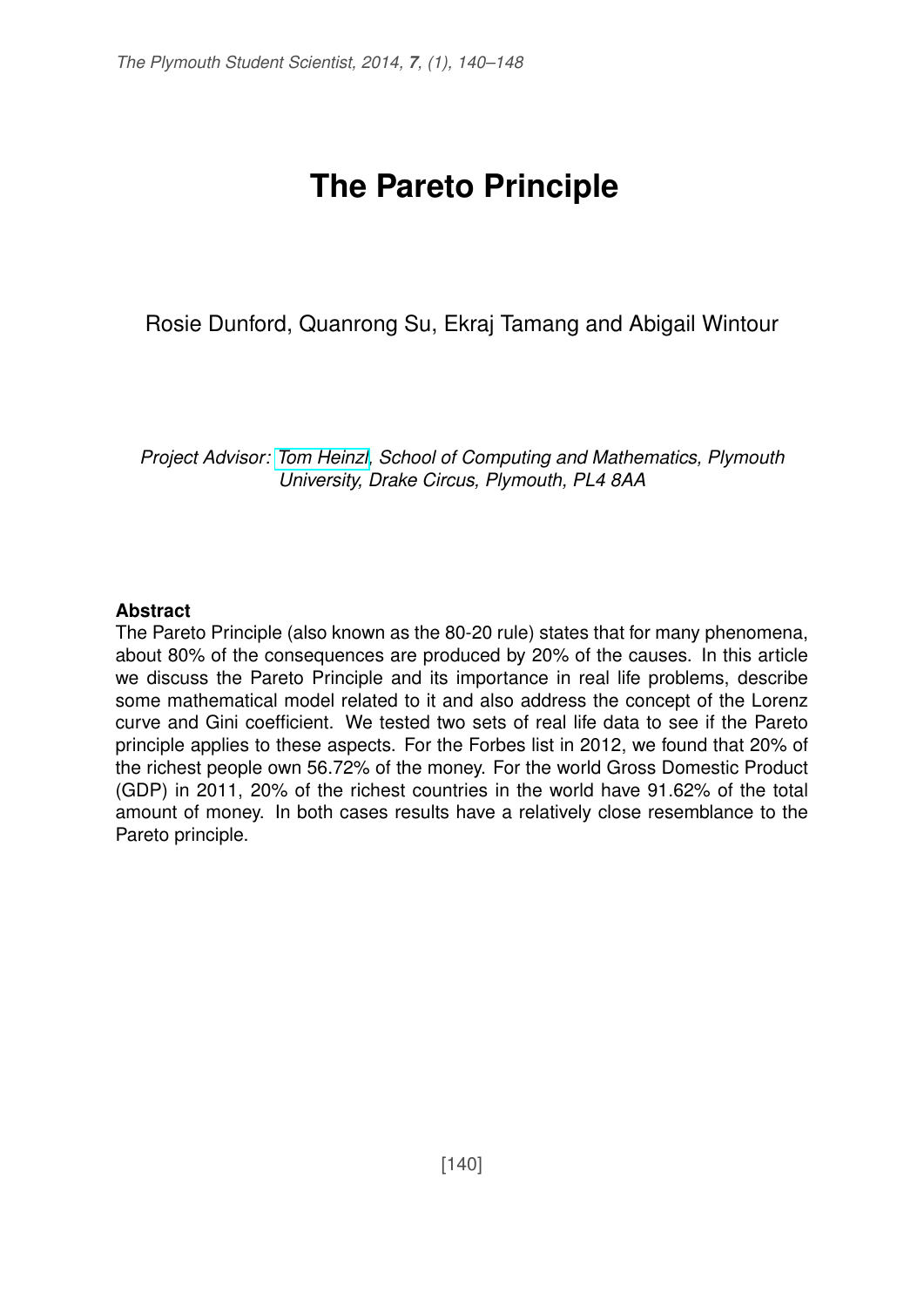## **1 Introduction**

More than a hundred years ago the Italian economist and sociologist Vilfredo Pareto made the famous observation that 20% of the population owned 80% of the property in Italy [\[1\]](#page-8-0). Later on, he created a mathematical formula to describe the unequal distribution of wealth in his country, which is known as the Pareto distribution. In the late 1940s, business-management consultant J.M. Juran generalised Pareto's findings into the 80-20 rule, which is also known as the Pareto Principle [\[2\]](#page-8-1).

The Pareto Principle states that for many phenomena 80% of the output or consequences are produced by 20% of the input or causes. It is often used in management, economics and business to improve productivity and make better decisions, but is also used in computer science and human activity. It helps to realize that often the majority of results comes from a minority of inputs. Here are some examples of the Pareto Principle as it applies to various situations: 80% of the revenue comes from 20% of the customers, 20% of products yield 80% of sales, 20% of society hold 80% of its wealth and so on [\[2\]](#page-8-1). The Pareto Principle is a simplified version of the mathematics behind the Pareto distribution. It is also not important that the two numbers add up to 100%. The numbers 20 and 80 are not mathematically fixed, but are used as a rule of thumb. It could be 80-20, 90-10, or even 90-20.

In this paper, we will describe some mathematical models related to the Pareto Principle beginning with Section [2](#page-1-0) where we also introduce the concepts of the Lorenz curve and Gini coefficient. We show how one can use these tools to evaluate the inequality of wealth distributions. We then analyse two sets of real life data in Section [3,](#page-4-0) i.e. the 2012 Forbes list of the super-rich and the distribution of the world GDP in 2011. We try to fit them with Pareto distribution models to see if the Pareto Principle applies to these data. To visualise the results, the different distributions are plotted in Pareto charts and histograms. In Section [4](#page-6-0) we finally draw conclusions from our results and discuss possible further studies on this topic.

## <span id="page-1-0"></span>**2 Mathematical Models**

#### **2.1 Pareto Distribution**

The Pareto principle is a special case of the wider phenomenon of Pareto distributions. Pareto stated in his book [\[1\]](#page-8-0) that there is a simple law which governs the distribution of income in all countries and at all times. Briefly, if N represents the number of people with wealth larger than a certain income limit x, and A and  $\alpha$  are constants, then  $N = A/x^{\alpha}$ , therefore,

$$
log(N) = log(A) - \alpha log(x) .
$$
 (1)

In other words, if the logarithm of the number of persons with incomes above a definite amount is plotted against the logarithm of these incomes, the resulting graph will be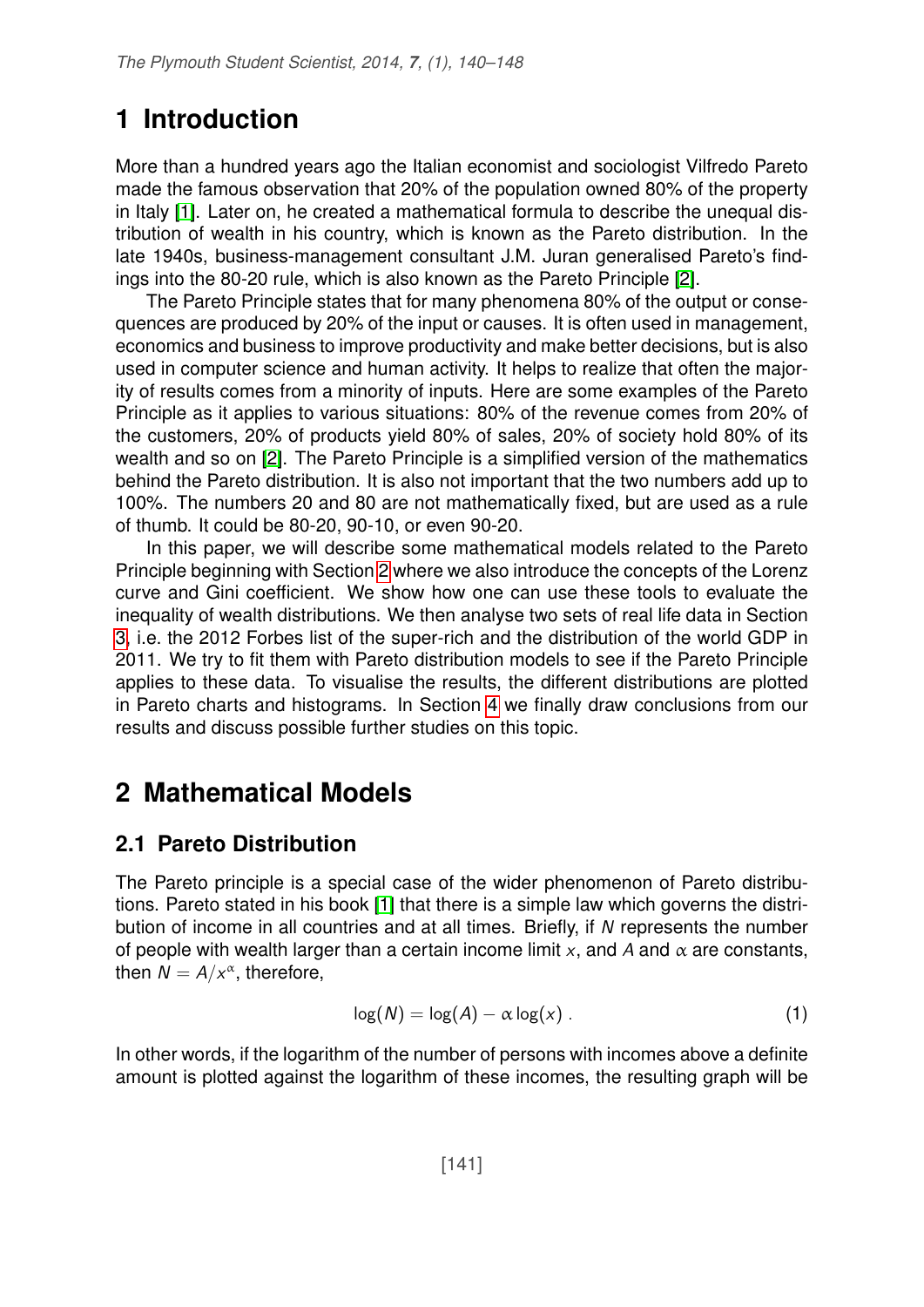a straight line. Its slope will be  $\alpha$ , which is also known as the Pareto index. A more general description of the statement above is given by the Pareto distribution.

The classical Pareto distribution is defined in terms of its cumulative distribution function

<span id="page-2-0"></span>
$$
F_P(x) = \begin{cases} 1 - \left(\frac{x_m}{x}\right)^\alpha & \text{for } x \ge x_m, \\ 0 & \text{for } x < x_m, \end{cases}
$$
 (2)

where  $x_m$  is a scale which indicates the (necessarily positive) minimum value of x, and  $\alpha$ , the Pareto index, is a positive shape parameter. The density function is given by  $f_P = F'_P$  or

<span id="page-2-1"></span>
$$
f_P(x) = \begin{cases} \alpha \frac{x_m^{\alpha}}{x^{\alpha+1}} & \text{for } x \geq x_m, \\ 0 & \text{for } x < x_m. \end{cases}
$$
 (3)

When the Pareto index is  $\alpha_0 = \log_4 5$ , approximately 1.16, then one has 80% of effects coming from 20% of causes, which leads to the 80-20 rule.

#### **2.2 Lorenz curve and Gini coefficient**

In economics, the Lorenz curve is mainly used as a graphical tool for representing the empirical probability distribution of income or wealth, where it shows for the bottom  $x\%$  of households, what percentage  $y\%$  of the total income they have.

Given any distribution function (cdf)  $F(x)$ , the theoretical Lorenz curve corresponding to it is defined by

$$
L(p) = \mu^{-1} \int_0^p F^{-1}(t) dt \tag{4}
$$

where we assume that  $F(x)$  increases on its support, which implies that  $F^{-1}(\rho)$  is well defined and is the population  $p^{th}$  quantile, and the mean  $\mu$  of  $F(x)$  exists [\[3\]](#page-8-2).

Considering the classical Pareto distribution, the corresponding Lorenz curve is given by

$$
L_P(p) = 1 - (1 - p)^{1 - 1/\alpha}, \quad 0 < p < 1 \tag{5}
$$

provided  $\alpha > 1$ .

A perfectly equal income distribution would be one in which every person has the same income. In this case, the bottom  $N\%$  of society would always have the same  $N\%$  percentage of the income. This can be depicted by the straight line  $y = x$ ; called the "line of equality". This idea leads to the concept of the Gini coefficient, also known as the Gini index [\[3\]](#page-8-2).

The Gini coefficient is commonly used as a measure of inequality of income or wealth. Figure [1](#page-3-0) shows the representation of a Lorenz curve and the concept of the Gini coefficient in a particular case where Pareto index  $\alpha_0 = \log_4 5$  as mentioned previously. The Gini coefficient G is defined as the ratio of the area that lies between the line of equality and the Lorenz curve (marked A in the diagram) over the total area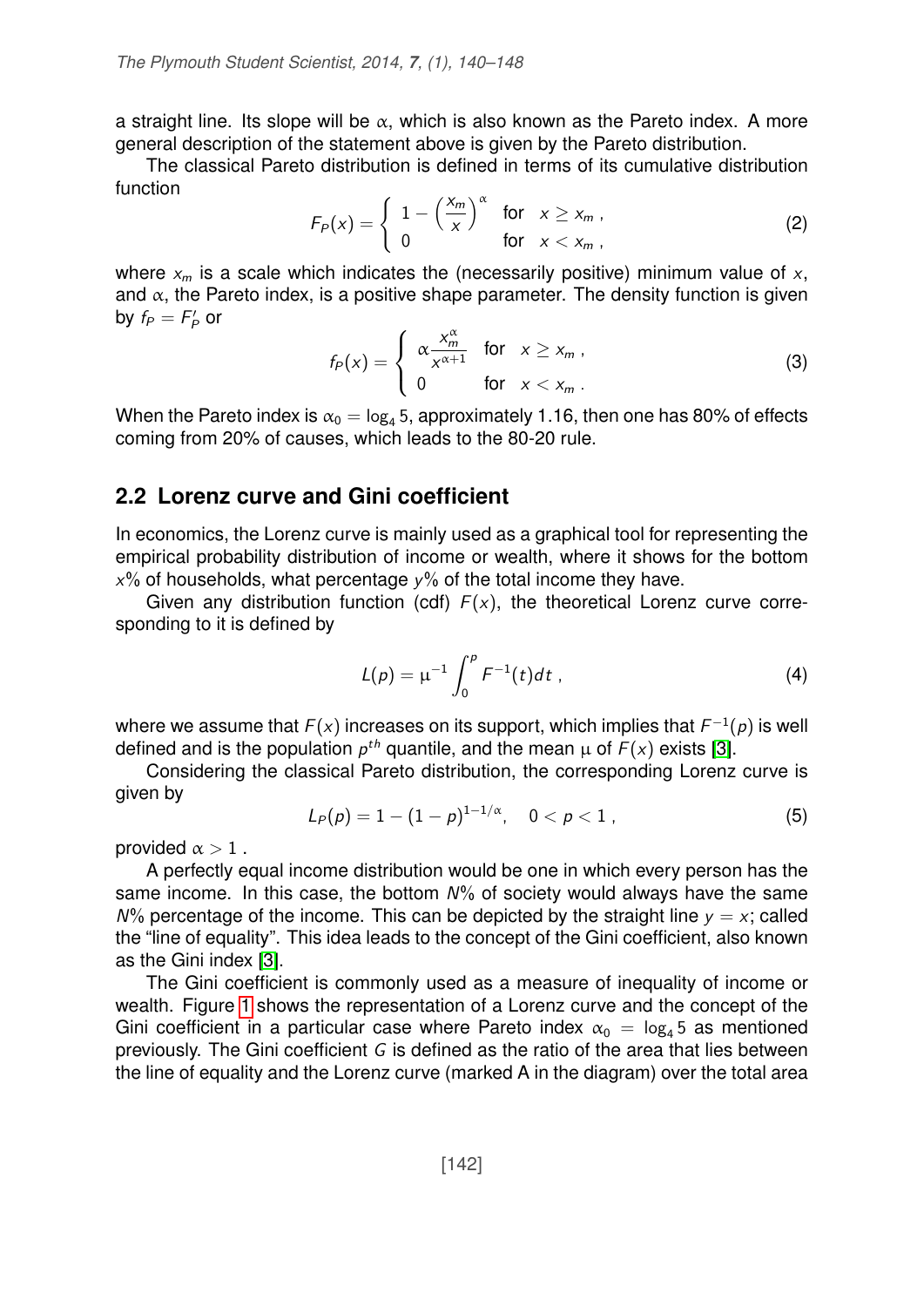under the line of equality (marked A and B in the diagram); i.e.,  $G = A/(A + B)$ . Since  $A + B = 0.5$ , the Gini coefficient is  $G = 1 - 2B$ . Therefore, a Gini coefficient of zero expresses perfect equality, where all values are the same, while a Gini coefficient of one expresses maximal inequality among values. The world income Gini coefficient was shown to be between 0.6 to 0.7 in recent years [\[4\]](#page-8-3).

<span id="page-3-0"></span>

**Figure 1:** Representation of Lorenz curve and the concept of the Gini coefficient under 80-20 rule.

For our particular case, we can see from the diagram that 80% of the input contributes to 20% of the output, which perfectly obeys the 80-20 rule. Accordingly, the Gini coefficient of this model is

$$
G = 1 - 2 \int_0^1 [1 - (1 - p)^{1 - 1/\alpha}] dp \approx 0.76 \ . \tag{6}
$$

This expresses a substantial inequality as expected from the underlying 80-20 rule.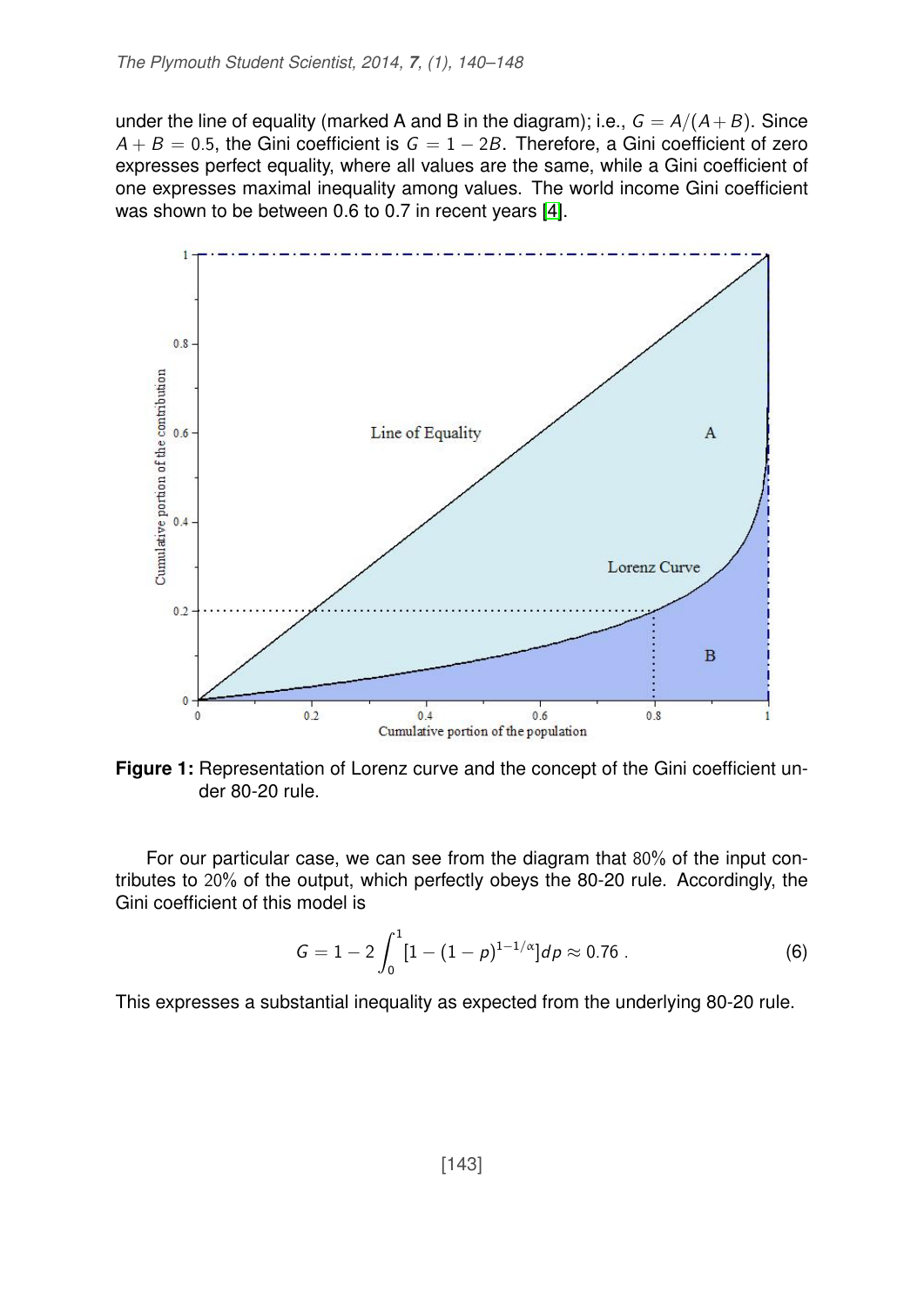## <span id="page-4-0"></span>**3 Testing real life data**

In this section, the Pareto principle will be tested against two real life data sets which are the 2012 Forbes list of the super-rich [\[5\]](#page-8-4) and the World's Nominal GDP in 2011 [\[6\]](#page-8-5), respectively. Our aim is to find the wealth distribution of these two examples and test if they obey the Pareto principle.

#### **3.1 Example 1: Forbes list of the super-rich**

The percentages of total wealth held by each 20% quantile of the "population" was calculated from the 1226 richest people in the world [\[5\]](#page-8-4). When the principle was tested, it was found that in fact the top 20% of people on the Forbes list own only 56.72% of the money, cf. Fig. [2.](#page-4-1) However, this does follow the Pareto principle, as the top 20% of the people on the list do have a rather large percentage of the total wealth, it just does not obey the (rather particular) 80-20 case.

<span id="page-4-1"></span>

**Figure 2:** Pareto Chart of the Distribution of the Forbes List.

We then went one further step to fit this data by a Pareto distribution model. By using the results found above in [\(2\)](#page-2-0) and [\(3\)](#page-2-1), we calculated the Pareto index from the Lorenz curve and obtained that  $\alpha \approx 1.36$ . As this is a larger Pareto index than that of the 80-20 case, where  $\alpha \approx 1.16$ , it shows that a smaller proportion of people have a high income. Figure [3](#page-5-0) also demonstrates the density distribution of the data and a density curve of Pareto Distribution with Pareto index 1.36 and  $x_m = 1$  (billion dollar).

We find that the density curve fits our data quite well, meaning that the data set is well explained by a Pareto distribution model. The Gini coefficient corresponding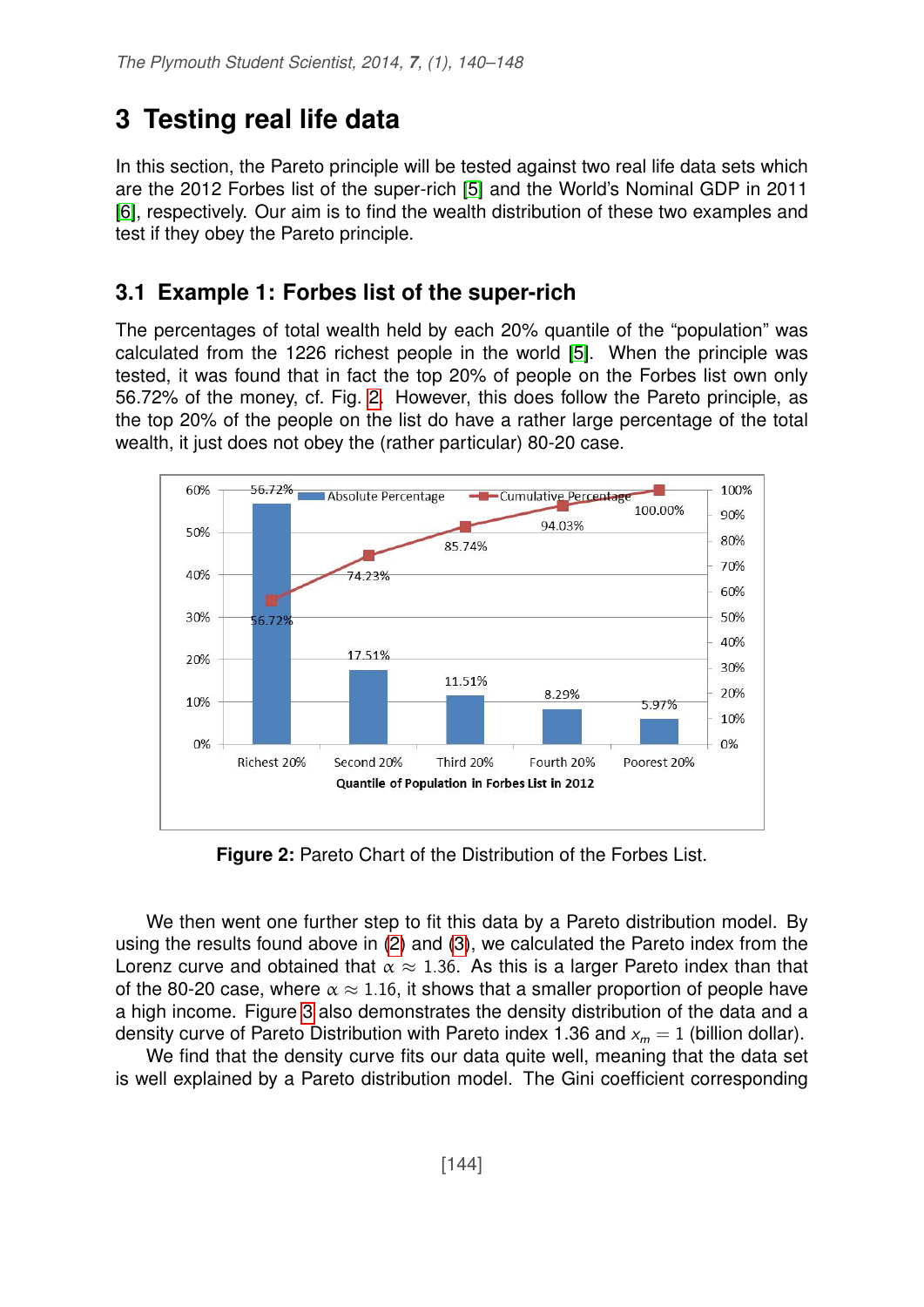<span id="page-5-0"></span>

**Figure 3:** Histogram for the distribution of the Forbes List and density curve of the corresponding Pareto distribution.

to this model is found to be 0.58, which is slightly less than the world average Gini coefficient (0.6 to 0.7), implying that the distribution of the wealth among billionaires is slightly more equal. However, we should notice that the Gini coefficient only fits the particular model based on our "56-20" finding. There are more accurate methods to estimate the Gini coefficient, but this is not our topic.

#### **3.2 Example 2: World GDP**

This data set lists countries by their GDP in 2011 [\[6\]](#page-8-5); it shows that the top 20% of the richest countries in the world have 91.62% of the total amount of money in the world (see Fig. [4\)](#page-6-1); this does generally follow the Pareto principle.

We also calculated the Pareto index for the world GDP and obtained  $\alpha = 1.09$ . This is lower than for the 80-20 case, which implies that a higher proportion of the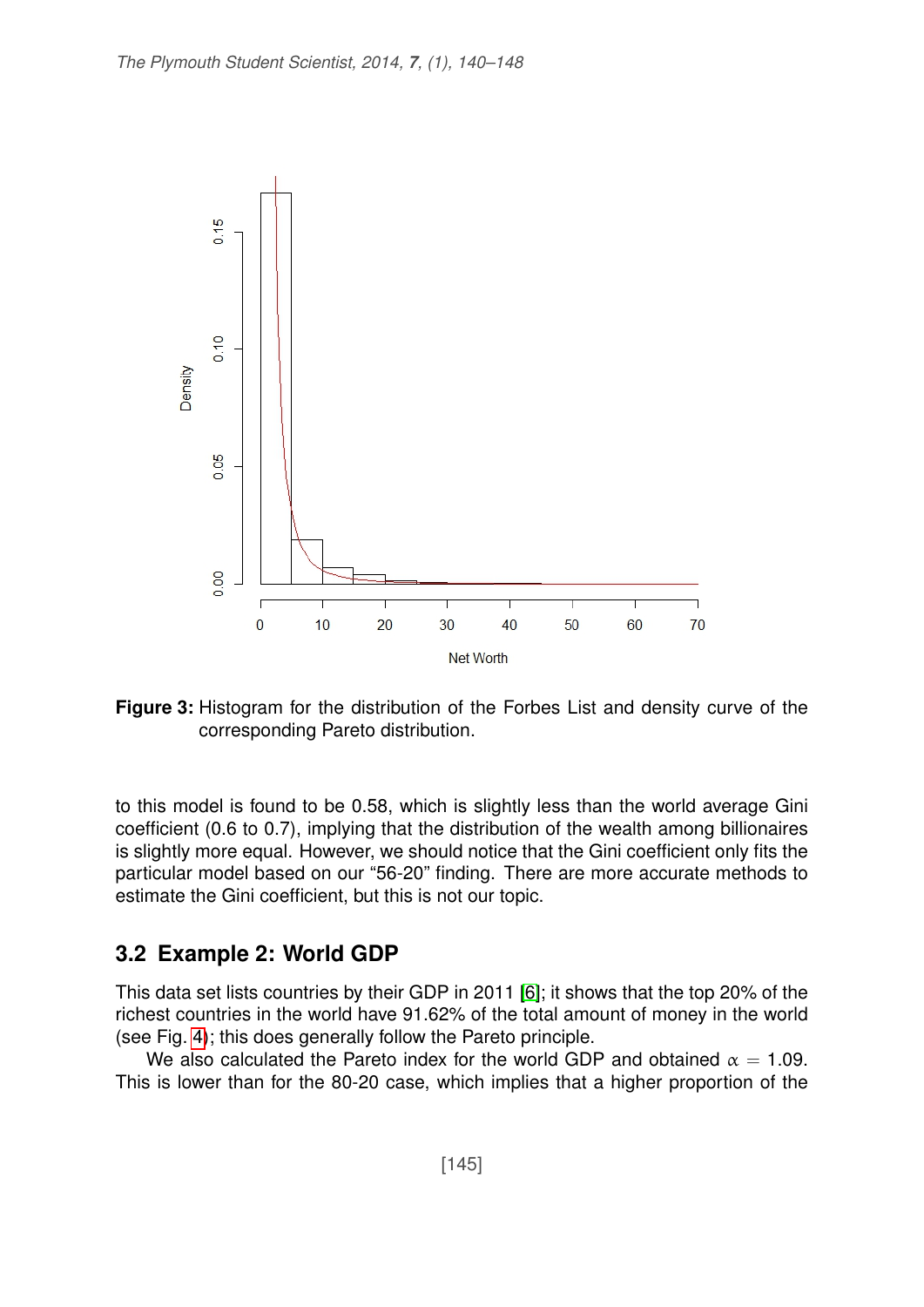<span id="page-6-1"></span>

**Figure 4:** Pareto Chart of the Distribution of World GDP.

money is with the top 20%. This supports what we have seen in the results. When trying to plot a histogram of the data and fitting it with a Pareto distribution model with  $x_m = 1$ , the result seems unconvincing. The reason is the large number of countries with low GDP that makes the lower tail of the data not well explained by our model.

However, if we set  $x_m$  as 100 billion, so that only countries having GDP greater than 100 billion dollars, i.e. about the top 30% (62 countries) of all countries, are taken into account, a better result is obtained. Figure [5](#page-7-0) shows our finding. This result is consistent with evidence showing that the Pareto distribution usually produces good fits only of the upper tail of the population [\[7\]](#page-8-6). As the GDP is not a measure of personal income or wealth, we did not calculate the Gini coefficient here. But we should notice that the Gini coefficient and the GDP are two main indicators that are often discussed together in economy.

### <span id="page-6-0"></span>**4 Discussion and Conclusion**

The examples show that a majority of wealth is with a small percentage of the population. Although the real data considered did not exactly follow the 80-20 rule, they nevertheless support Pareto's principle.

One reason why the Forbes list may not precisely follow the 80-20 rule could be that the less rich people on the Forbes rich list are becoming richer and the ones at the top of the list are earning at a slower pace now that they have become so successful – possibly a saturation effect. With the world GDP, looking at data from 1989 [\[2\]](#page-8-1) the 80-20 rule works almost perfectly, with the richest 20% of countries having 82% of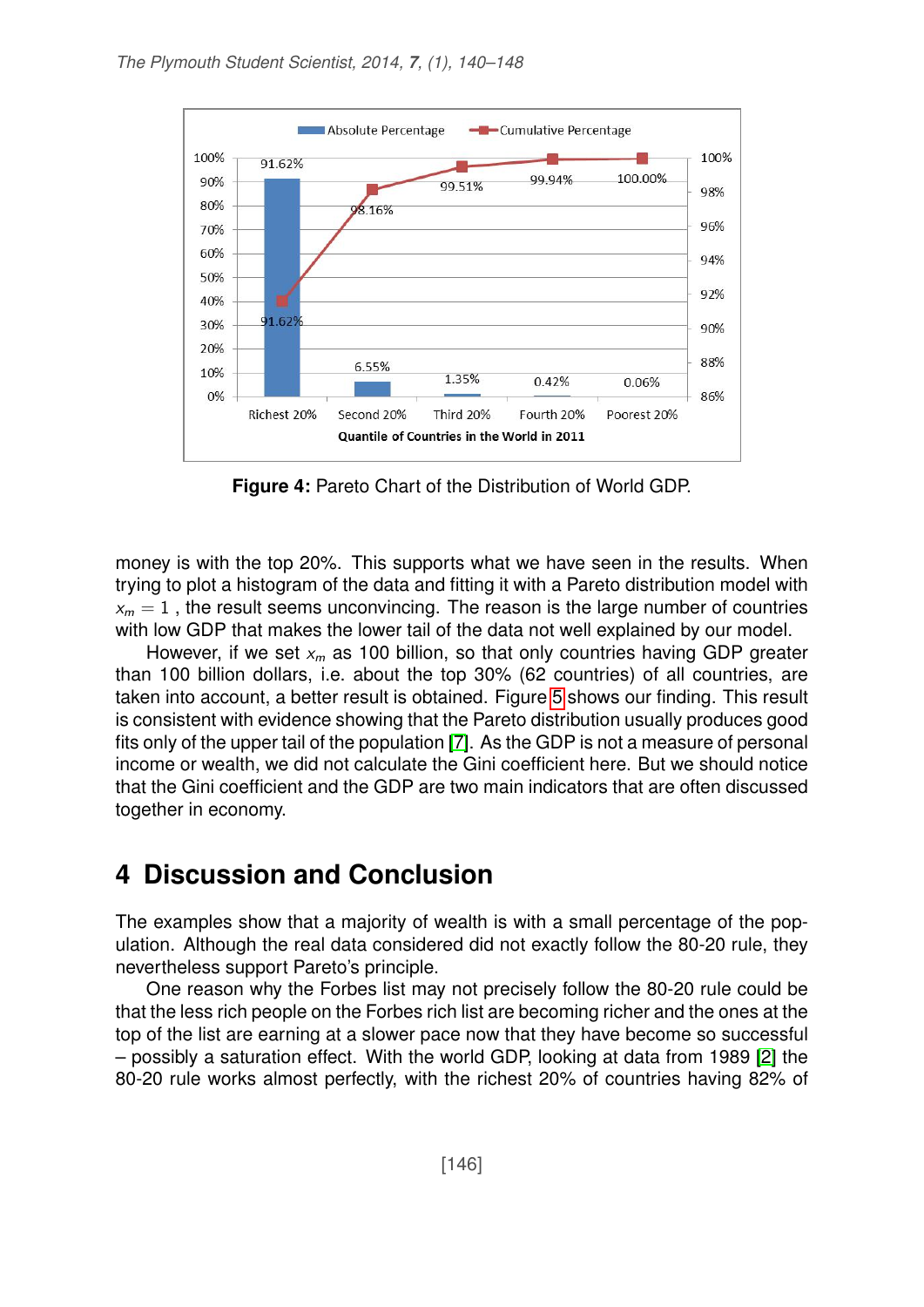<span id="page-7-0"></span>

**Figure 5:** Histogram of the distribution of the World GDP list and density curve of corresponding Parato distribution.

the money; looking at more recent data, however, the top 20% of the countries own 91.62% of the money in the world. Clearly, this suggests that the imbalance has increased – despite the recent financial crisis in the "wealthy" countries.

As mentioned previously, the Pareto distribution sometimes does not yield good fits when considering the whole population. An alternative model to be used in this situation is usually the log-normal distribution. In finance, this is the standard model for prices of financial assets since the development of the Black-Scholes [\[8\]](#page-8-7) option pricing theory based on geometric Brownian motion. However, because of the inability of the log-normal distribution to account for large-impact low-probability events, i.e. to model heavy tails, its usage also has limitation.

To solve this dilemma, [\[9\]](#page-8-8) indicated that a "message that frequently arises is that the log-normal distribution may be a model that fits well the body of the distribution but not the tail, where a Pareto distribution provides a better fit. Thus, it makes sense to